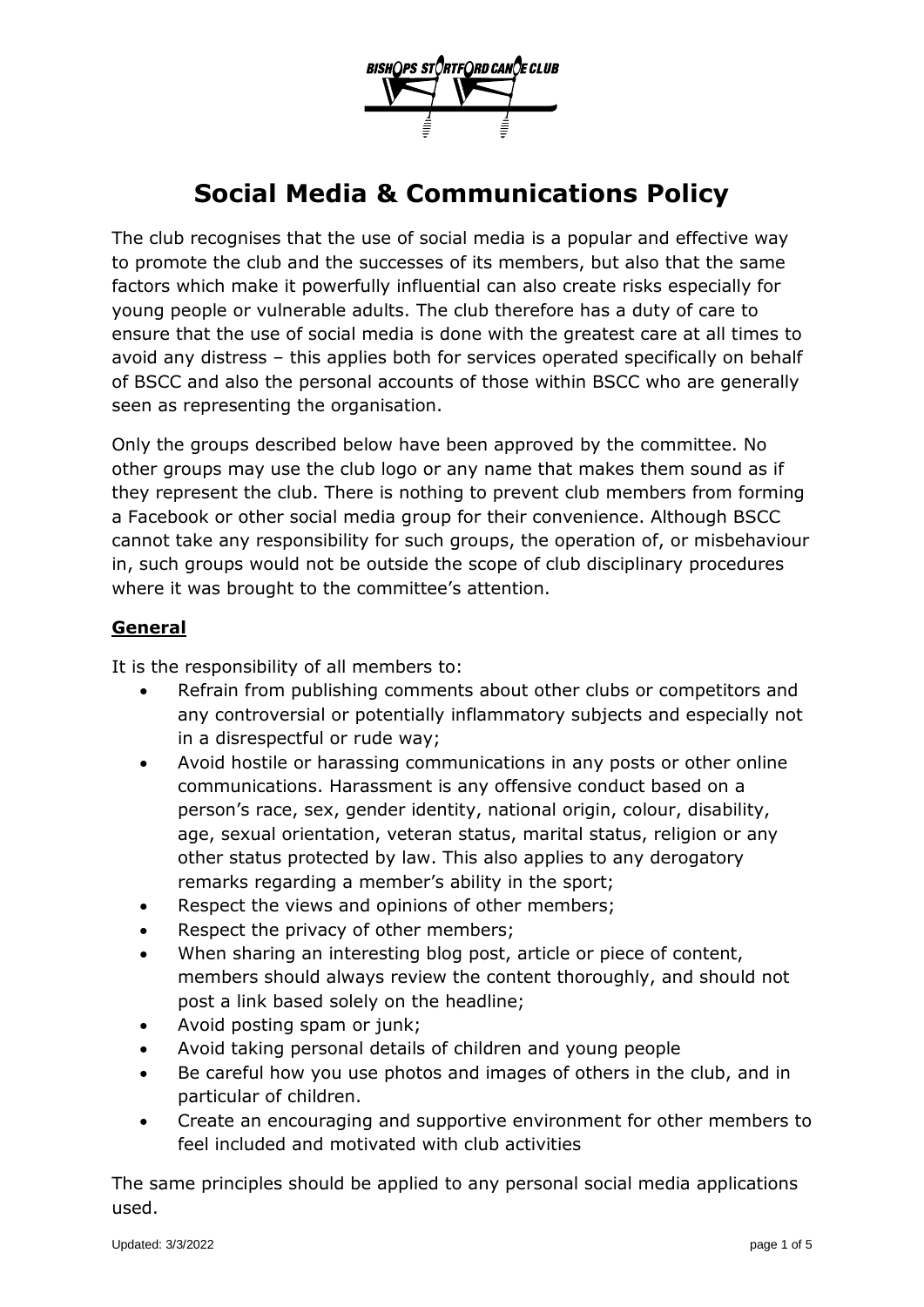### **Specific Media**

In addition to media used amongst club committee/subcommittees, the club operates:

- A website
- A bulk emailing system through MailChimp
- A twitter account
- A public Facebook page
- A Strava page
- A closed FaceBook Messenger group for independent paddlers to register their attendance of the club ("Booking in Calendar")
- A closed WhatsApp group for volunteers

These (and any other similar services set up in future to act on behalf of the club) will be operated only by adults approved by the management committee, who have had appropriate safeguarding training and are deemed technically competent.

Information disseminated through the above channels will be confined to matters relevant to the activities of the club and the sport.

Images of juniors in all media will comply with the BSCC Photography policy.

#### **1. Website**

Comments added to the blog on the website must be subject to moderation before publication.

#### **2. MailChimp**

A MailChimp database is used to send newsletters and event notifications clubwide or to selected subsets (e.g. coaching groups). Email addresses are only added to the distribution list where consent has been given. Recipients can unsubscribe from the list at any time. Juniors' email addresses are not routinely sought and may only be added with the explicit consent of the junior's parents. In this case, parents will be asked to explain to their children that they should not be contacting any of the email addresses themselves directly.

## **3. Official BSCC Social Media Accounts (including Facebook, Twitter, Strava)**

Parents are reminded that nobody under the age of 13 should be using Facebook or Twitter, or other forms of social media. The Strava group is by invitation only (committee member Rich Winstanley is the administrator) – this has a minimum age of 16.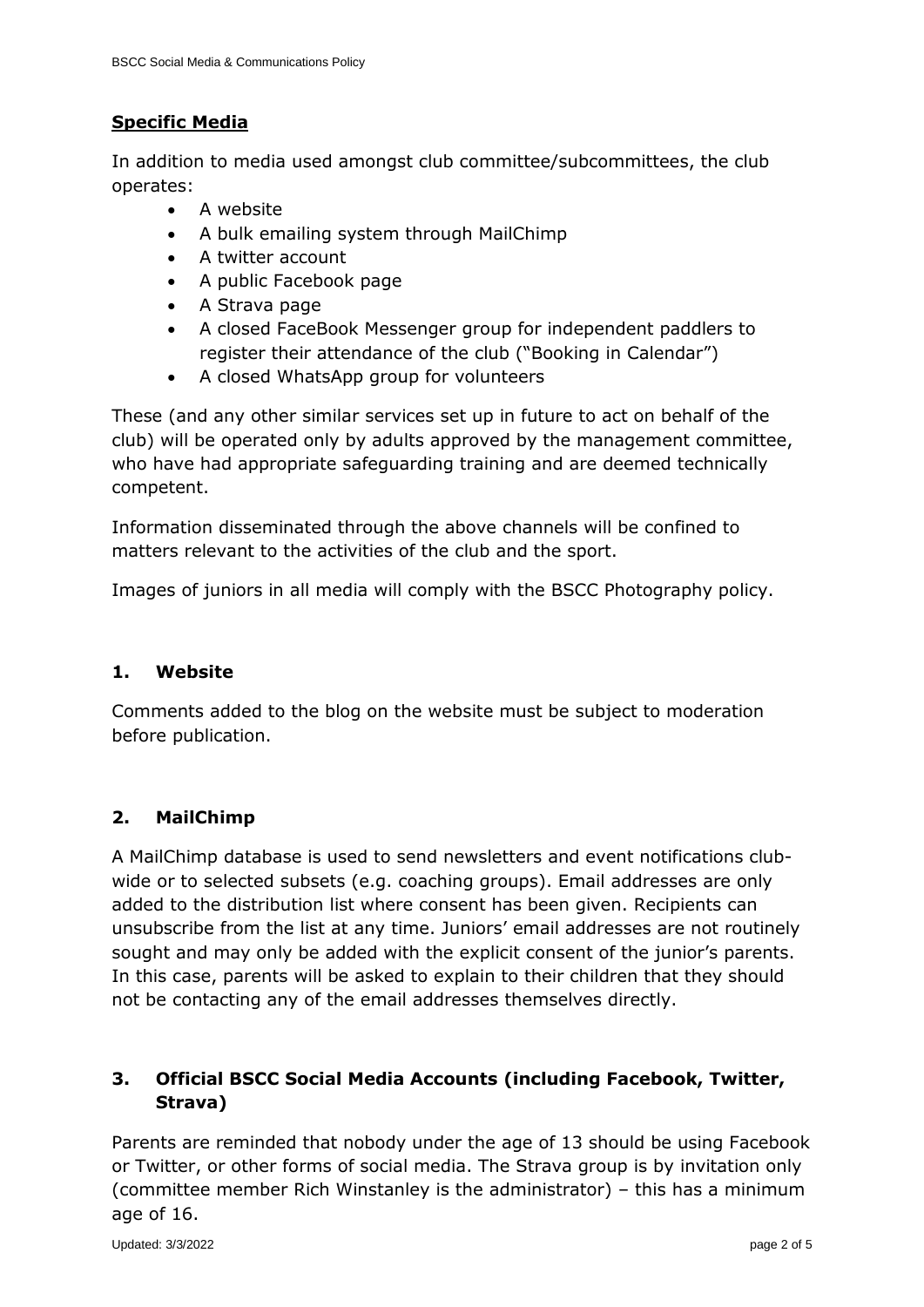Juniors will never be contacted through the associated direct messaging services.

It is essential that a number of competent, responsible adults (including the club welfare officer, committee members and those appointed by the committee) are constantly monitoring activity and able to step in if anything inappropriate should arise.

- Parents of participating juniors should be encouraged to access the account as well; and
- Advertising the existence of such accounts to all relevant parties within the club to increase transparency and to avoid the appearance of private cliques.

Specifically, there is a closed FaceBook Messenger group used by members who paddle independently from the club in order to coordinate their visits to facilitate training and access to the premises. The admin is the Quartermaster (QM). Those who do not have a FaceBook account may let the QM know by other means of their intended visit so that it can be circulated on Messenger. Invitations will be sent by the QM on request and participants will be deleted if they are no longer eligible to access the club independently (e.g. if club membership or BC membership ceases, or access is abused). Group members may also be removed for inappropriate online behaviour at the discretion of the QM.

## **4. WhatsApp Group for club volunteers**

The purpose of the group is to coordinate volunteer activities such as premises maintenance tasks, and practical support for working parties and competition or outreach events. The group admin is the Volunteer Coordinator (VC).

Adult club members and parents of junior members can join the group using the link which will be circulated to all families, or by request to the VC/Secretary. Membership of the group can be extended to ex-members of the club, other family members of club members or other individuals with a long-standing involvement with the club at the discretion of the VC. All participants must identify themselves either by a short message to the group when they join or, ideally, having WhatsApp settings that will display their name.

The VC will remove members who leave the club unless they are remaining active as volunteers. Any activity falling outside the general principals described above (page 1) will result in a warning from the VC and/or removal from the group at the VC's discretion.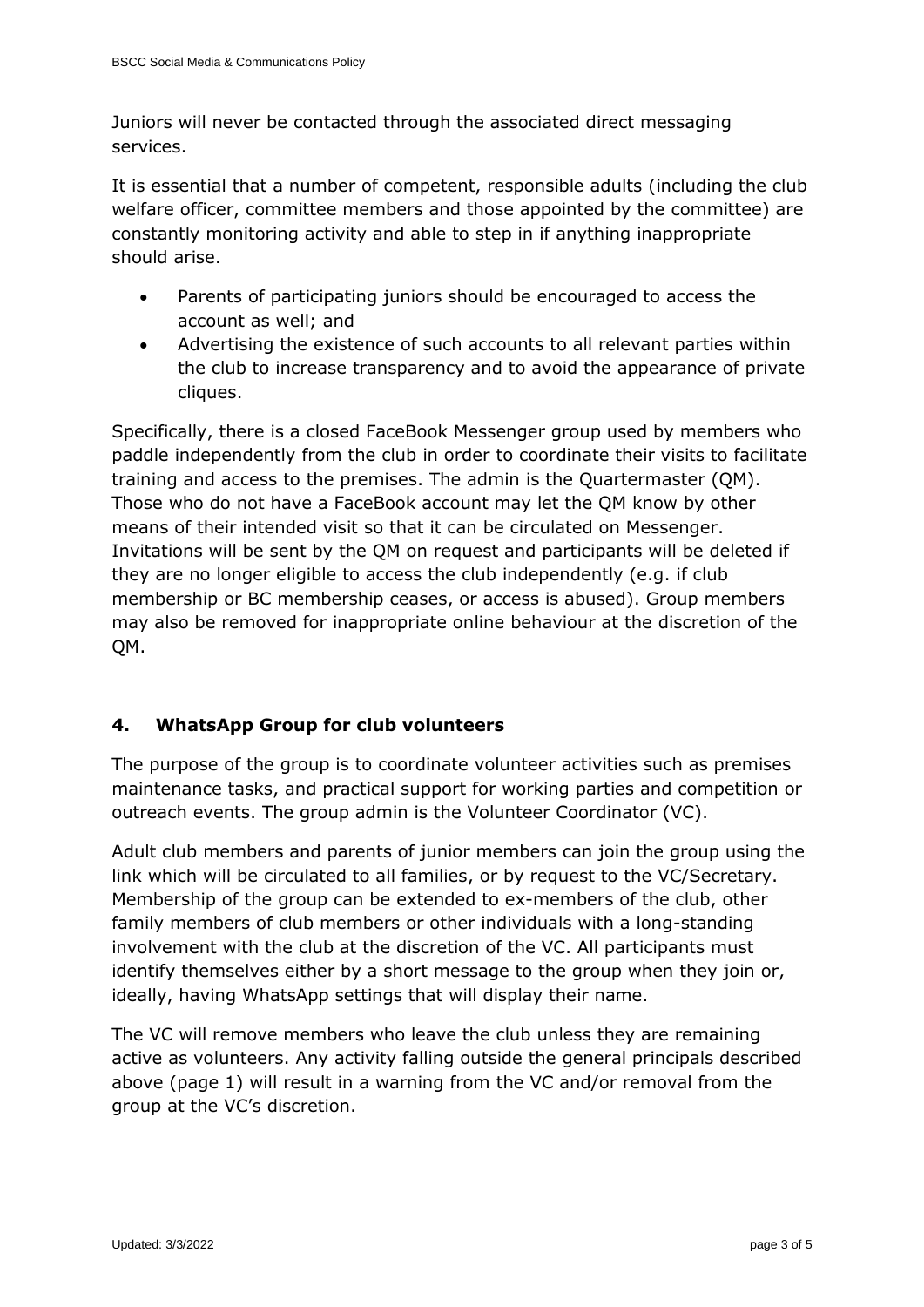### **5. One-to-one communication between coaches/officials and members**

No adult coach or club official should phone, text, email, direct message or in any way privately communicate with an unrelated junior member. In exceptional cases where it is necessary for the coach or club official to send a text or email, a parent or other appropriate adults (e.g. the club welfare officer) must be included, but such communication is discouraged and must remain strictly limited to the business of the club/sport.

Messages must never contain any offensive, abusive or inappropriate language. Care must be taken to avoid over-familiarity or language that could be misinterpreted or misconstrued. Messages should reflect the professional relationship between coach and athlete and the coaches' position of trust.

When sending emails to a number of members who are not already in touch with one another, club officials will use blind copy to avoid publicising email addresses.

## **6. Coaches'/Officials' personal accounts on Social Media (including Facebook, WhatsApp, Messenger and Twitter)**

In today's society more and more interaction is happening online and we cannot prevent this. In order that the situation is transparent, coaches and officials within the club who use Facebook are therefore expected to become friends with the club welfare officer (or other competent person designated by the committee) and to enable their friend list to be visible.

Coaches and club officials should not 'friend' or 'follow' unrelated children from personal accounts on social media and should maintain the same professional boundaries online as they would in person when using organisation accounts

If a junior member makes a request the coach or club official should inform the club welfare officer and notify the juniors' parents.

Rather than communicating with members or parents of junior members through personal social media accounts, coaches or other club officials should choose a more formal means of communication, such as face-to-face, in an email or in writing, or use an organisational account or website.

Coaches and club officials should not delete any messages or communications sent to or from organisation accounts

Privacy settings on personal Facebook accounts should be set to limit the visibility of content.

No material posted should be offensive or derogatory in any way and everyone is expected to consider carefully the full content of any conversations they join, as